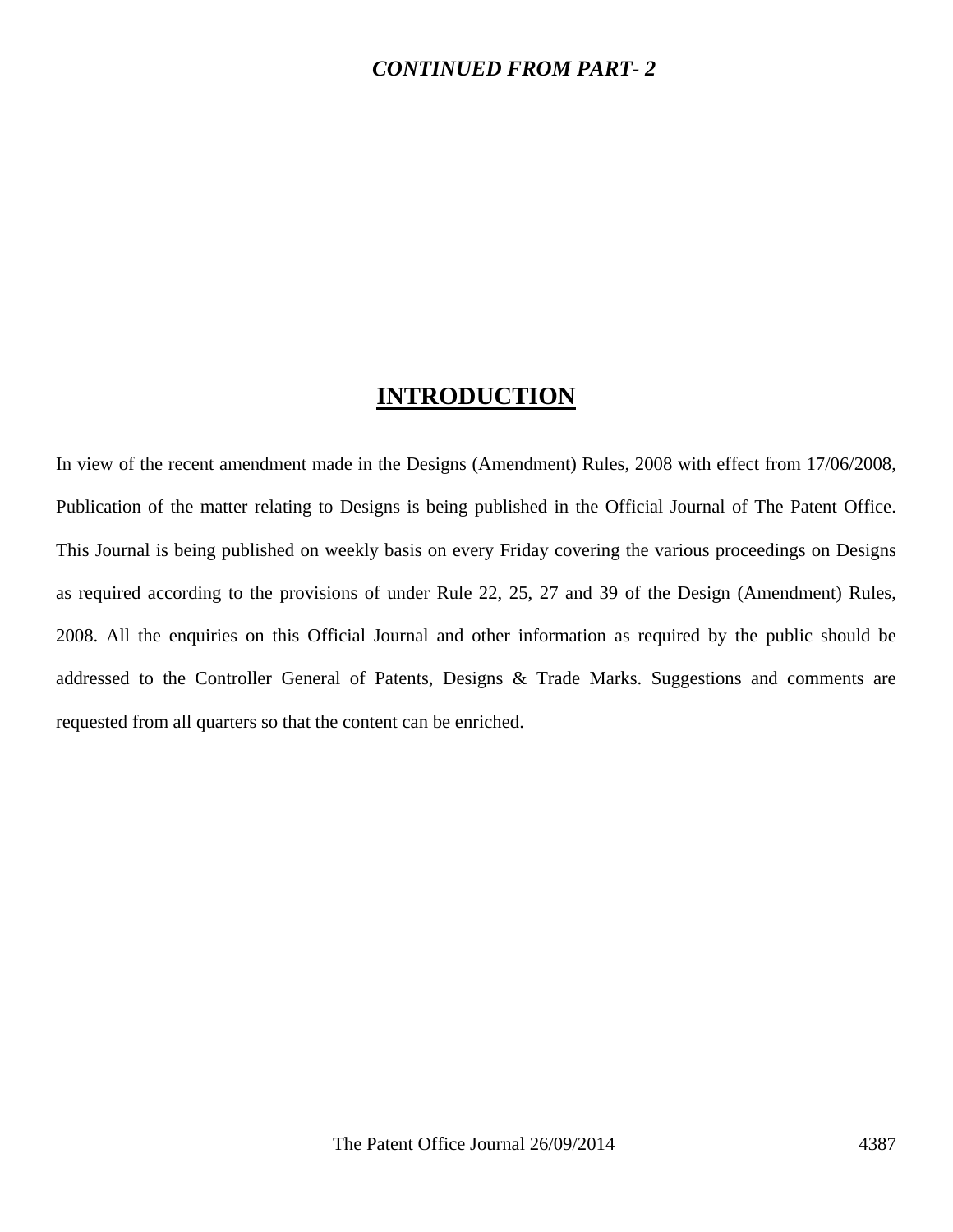# **Public Notice**

**Due to technical problem the O/o CGPDTM is unable to publish the publication of registered design u/s 7 of the Design Act, 2000 for this week (Journal no. 39 and date of publication 26/09/2014)**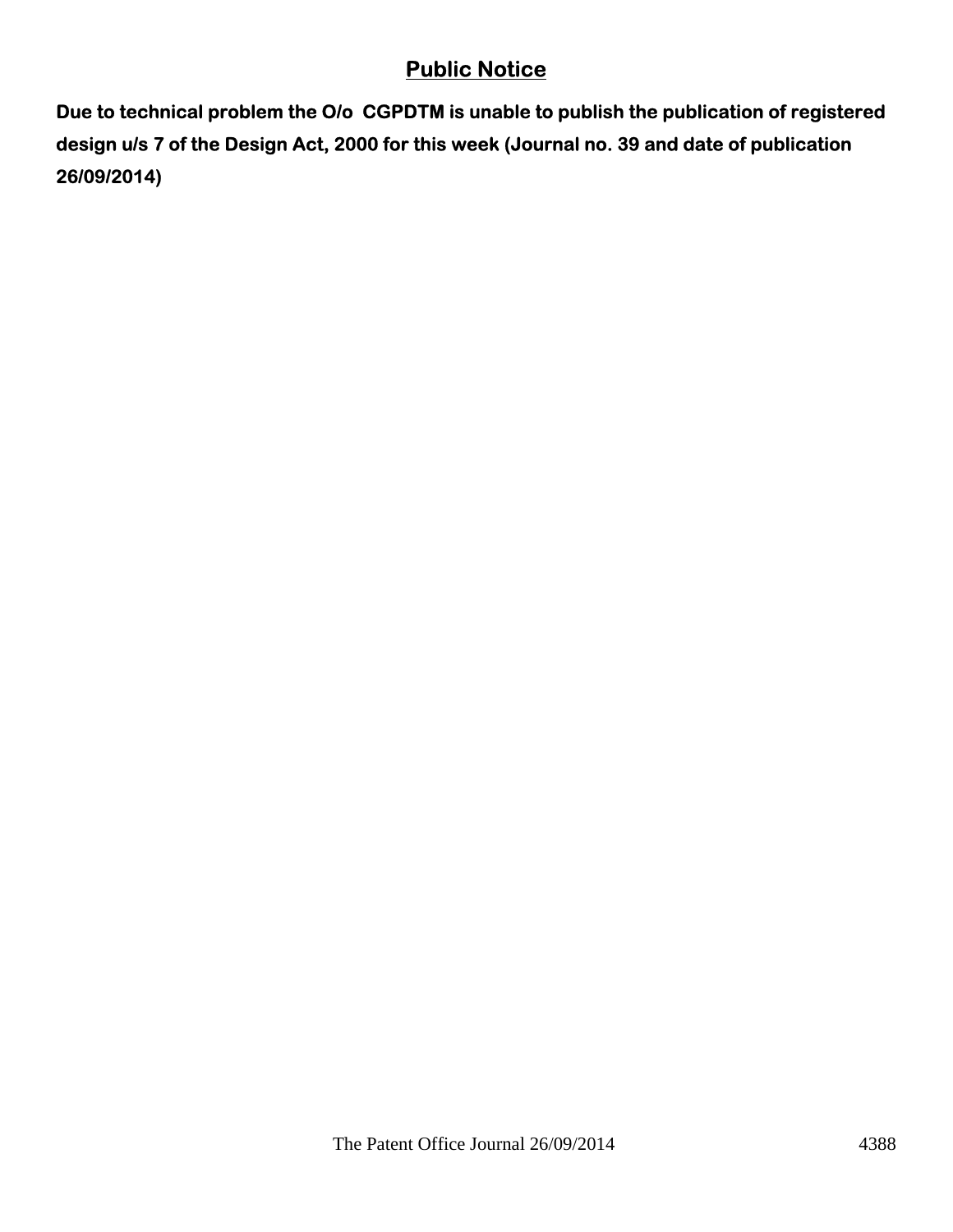### **THE DESIGNS ACT 2000 SECTION 30 DESIGN ASSIGNMENT**

#### **(1)**

**The Design stands in the name of HEULIEZ CONCORD registered under the Designs Act, 2000 has been assigned in the Register of Designs in the name as follows:-** 

| Design No. | <b>Class</b> | <b>Name</b>                                                                                                         |
|------------|--------------|---------------------------------------------------------------------------------------------------------------------|
| 218967     | $12-08$      | MIA ELECTRIC OF, 45 RUE DES PIERRIERES, 79140<br>CERIZAY, FRANCE, A COMPANY ESTABLISHED<br>UNDER THE LAWS OF FRANCE |

**(2)** 

**The Design stands in the name of KOPRAN LIMITED registered under the Designs Act, 2000 has been assigned in the Register of Designs in the name as follows:-** 

| Design No. | Class   | <b>Name</b>                                                                                                                                                                                                                       |  |
|------------|---------|-----------------------------------------------------------------------------------------------------------------------------------------------------------------------------------------------------------------------------------|--|
|            |         |                                                                                                                                                                                                                                   |  |
| 195398     | $24-04$ | MERCK SPECIALITIES PRIVATE LTD. A INDIAN<br>COMPANY INCORPRATED UNDER THE [INDIAN]<br>COMPANIES ACT, 1956 AND HAVING ITS<br>REGISTERED OFFICE AT 1 A/2, MIDC ESTATE,<br>TALOJA, PANVEL. DIST RAIGAD, MAHARASHTRA.<br><b>INDIA</b> |  |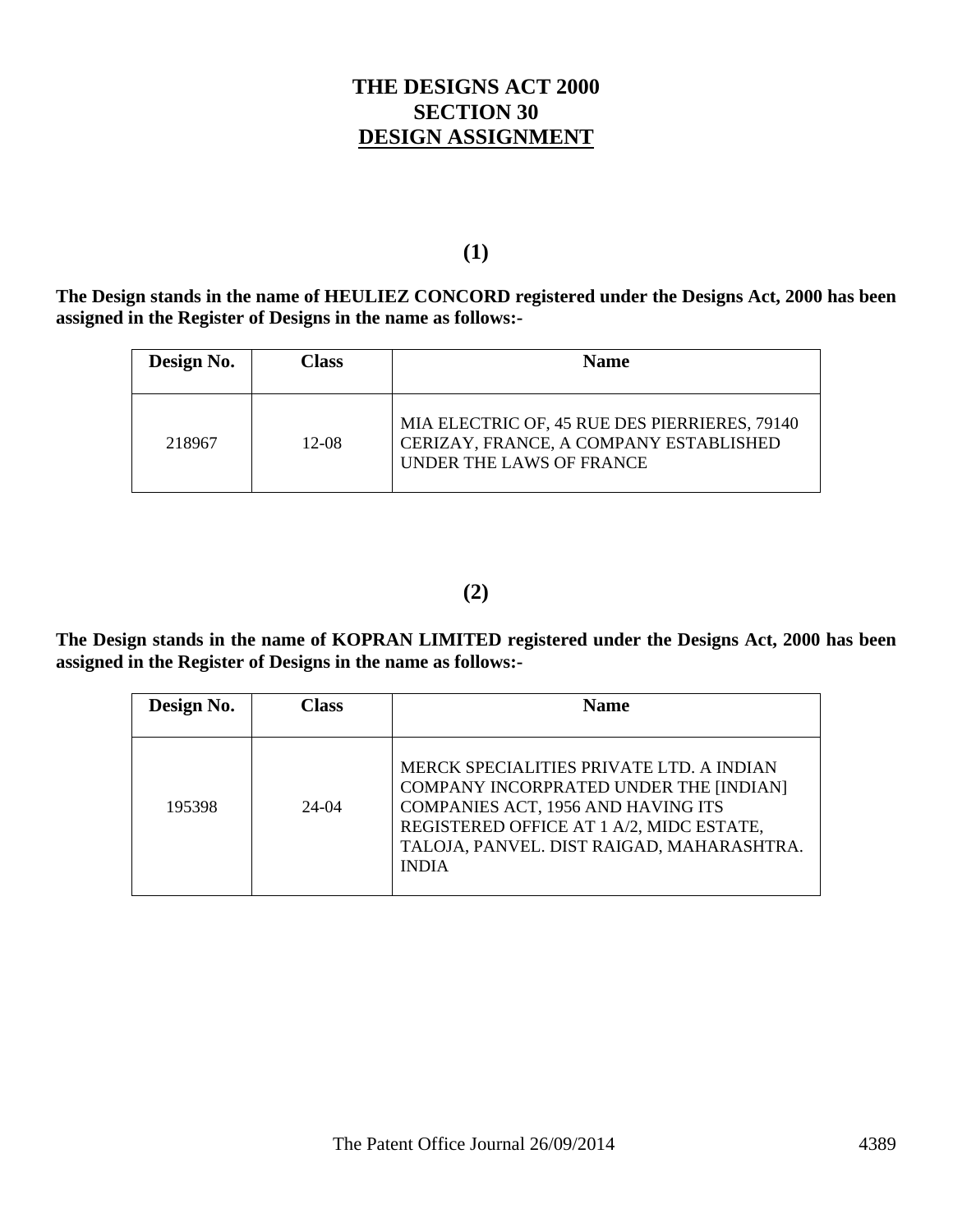### **CANCELLATION PROCEEDINGS under Section 19 of the Designs Act, 2000**

**(1)** 

**"The Asstt. Controller of Patents & Designs passed an order on 22/9/2014 to dismiss the petition filed by Shri Vishnuprasad Mohanlal Panchal of B-13, Sunrise Park Society, B/h. Sujata Flats, Opp. Chaitanya Nagar, Shahibaug, Ahmedabad - 380004 on 7/9/2011 for cancellation of registration of registered Design No. 222514 dated 20/4/2009 under class 15-05 titled as 'Dewatering Machine' in the name of Geeli Machinery Works, a sole proprietory concern, nationality Indian, having its office at Plot No.3A, Mona Estate, Opp. Anil Starch Mill, Anil Road, Ahmedabad – 380025, Gujarat State, India."**

#### **(2)**

**"The Asstt. Controller of Patents & Designs passed an order on 22/9/2014 to cancel the registration of registered Design No. 222849 dated 12/5/2009 under class 28-02 titled as 'Soap' in the name of Sunshine**  Oleochem Ltd, a company incorporated under the Indian Companies Act, at 2<sup>nd</sup> Floor, Mahakosh House, **7/5 South Tukoganj, Indore-452001, Madhya Pradesh India."**